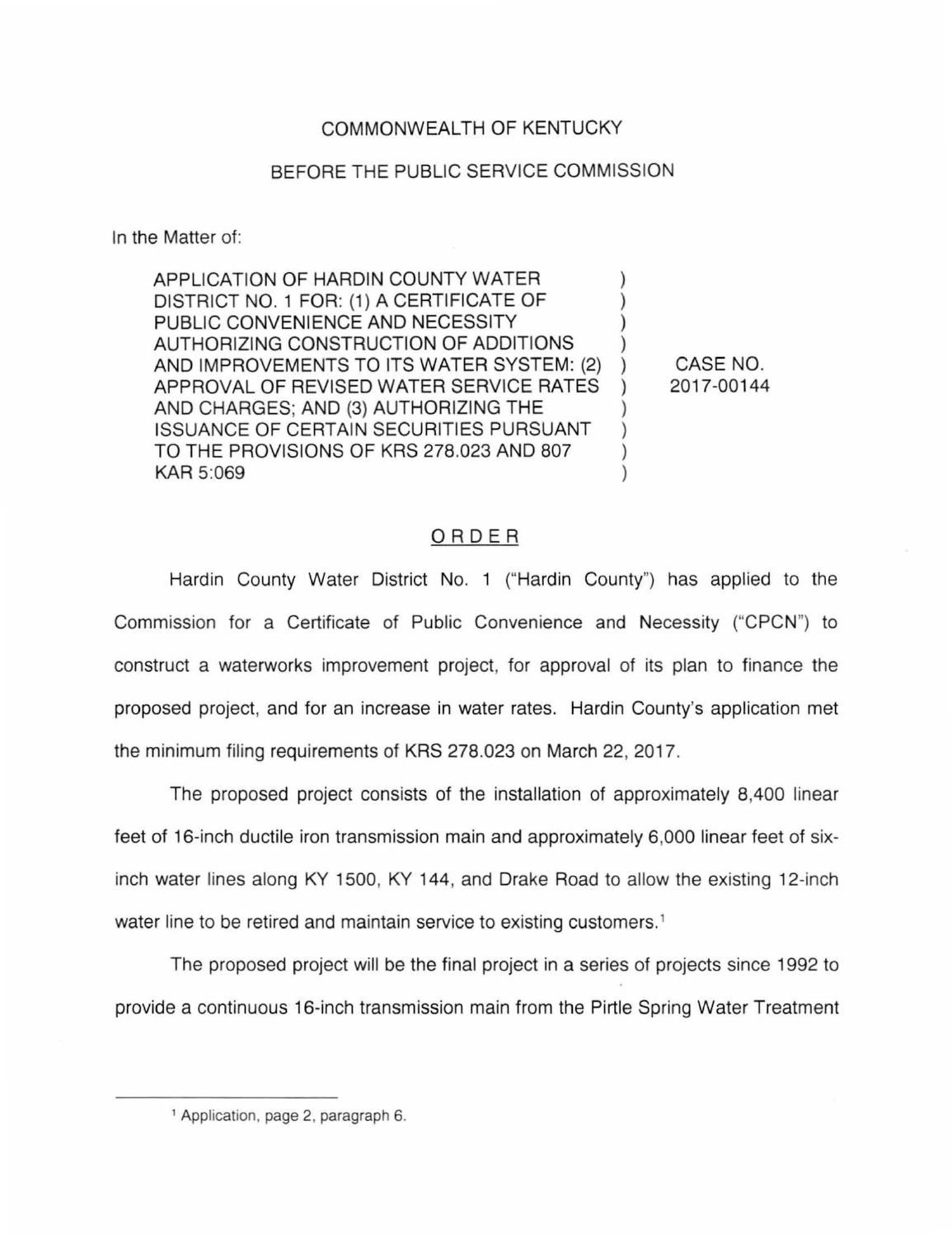Plant to Hardin County's main Lincoln Trail elevated water storage tank in Radcliff. This project will also allow Meade County Water District ("Meade County") to connect to this new 16-inch main and enable Meade County to purchase up to 1 00 percent of its water needs from Hardin County.<sup>2</sup> Finally, any surplus funds will be used to complete the abandonment of the 1982 12-inch main, which will be replaced by the new 16-inch main. This will include two sections or spurs of new six-inch mains to continue service to current customers of the city of Vine Grove. 3

The total cost of the project, including legal, administrative, development, and engineering costs, plus interest and contingencies, is \$1,318,000.

Hardin County proposes to finance the proposed construction with a loan from the United States Department of Agriculture ("USDA"), Rural Utilities Service, Rural Development ("RD") for \$1 ,318,000 amortized over a 40-year period at an interest rate not to exceed 2.75 percent per annum, as set out in the letter from RD of August 22, 2016. Nevertheless, the interest rate will be equal to the lower of the rate in effect at the time of loan approval, or the rate in effect at the time of closing. 4

Under the proposed rates, the monthly bill of a residential water customer using 5,000 gallons of water will increase from \$27.52 to \$32.47, or approximately 17.99 percent.

Hardin County has submitted its application pursuant to KRS 278.023. Notwithstanding KRS 278.020(1 ), KRS 278.190, and KRS 278.300, KRS 278.023

 $2$   $\overline{d}$ .

<sup>3</sup>*/d.,* Item 7.

<sup>4</sup>*/d.,* Exhibit 1, Letter from Thomas G. Fern, State Director, USDA, dated August 22, 2016.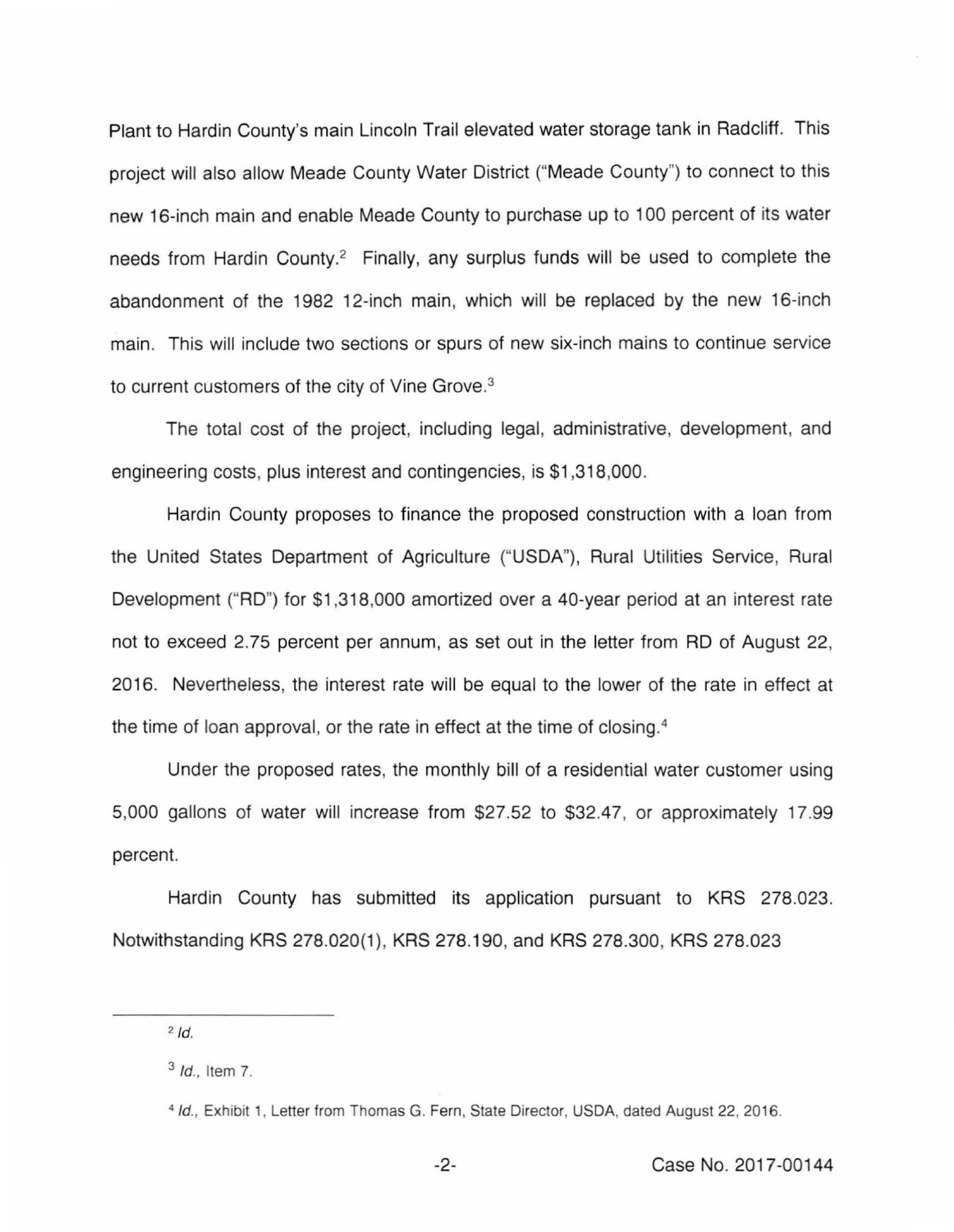requires the Commission to accept agreements between water associations and RD regarding construction projects, and to issue the necessary orders to implement the terms of such agreements within 30 days of satisfactory completion of the minimum filing requirements.

KRS 278.023 does not grant the Commission any discretionary authority to modify or reject any portion of the agreement between RD and Hardin County, or to defer the issuance of all necessary orders to implement the terms of that agreement. It further denies the Commission any authority to reject an application when the evidence of record indicates that a water district's proposed facilities will result in the wasteful duplication of facilities or excessive investment or its proposed rates are unfair, unjust, or unreasonable. The Commission, therefore, is not able to review this application using the same standards that are used for applications that are not filed pursuant to KRS 278.023

IT IS THEREFORE ORDERED that:

1. Hardin County is granted a CPCN for the proposed project as submitted.

2. No determination is made in this Order regarding the need for or reasonableness of any additional construction that is not included in this application, nor is the use of any proceeds from Hardin County's proposed funding for those improvements authorized until and unless Hardin County is granted a CPCN to construct such improvements.

3. Hardin County's proposed plan of financing is approved.

4. Hardin County is authorized to issue \$1 ,318,000 of its water system revenue bonds, maturing over 40 years, at an interest rate not to exceed the lower of

-3- Case No. 2017-00144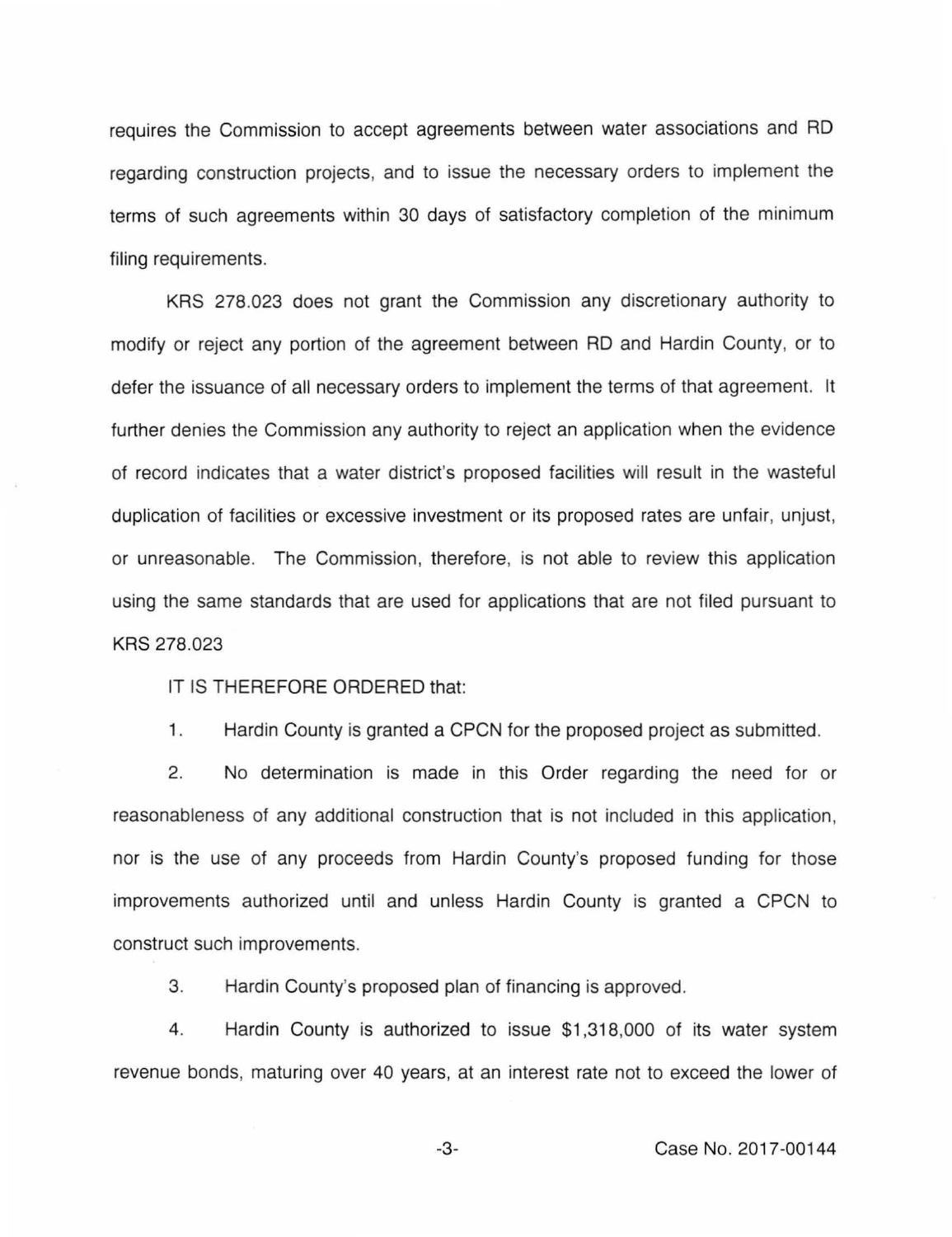2. 75 percent per annum or the interest rate in effect at loan approval or the interest rate in effect at the time of loan closing.

5. The proceeds from the proposed bond issuance shall be used only for the purposes specified in Hardin County's application.

6. Hardin County shall obtain approval from the Commission prior to performing any additional construction not expressly authorized by this Order.

7. Notwithstanding ordering paragraphs 5 and 6, if surplus funds remain after the approved construction has been completed, Hardin County may use such surplus to construct additional plant facilities if RD approves of the use and the additional construction will not result in a change in Hardin County's rates for service. Hardin County shall provide written notice of this additional construction in accordance with 807 KAR 5:069, Section 4.

8. Hardin County shall file with the Commission documentation of the total costs of this project, including the cost of construction and all other capitalized costs, (e.g., engineering, legal, and administrative) within 60 days of the date that construction is substantially completed. Construction cost shall be classified into appropriate plant accounts in accordance with the Uniform System of Accounts for water utilities prescribed by the Commission.

9. Hardin County shall file a copy of the "as-built" drawings and a certified statement from the engineer that the construction has been satisfactorily completed in accordance with the contract plans and specifications within 60 days of substantial completion of the construction certified herein.

-4- Case No. 2017-00144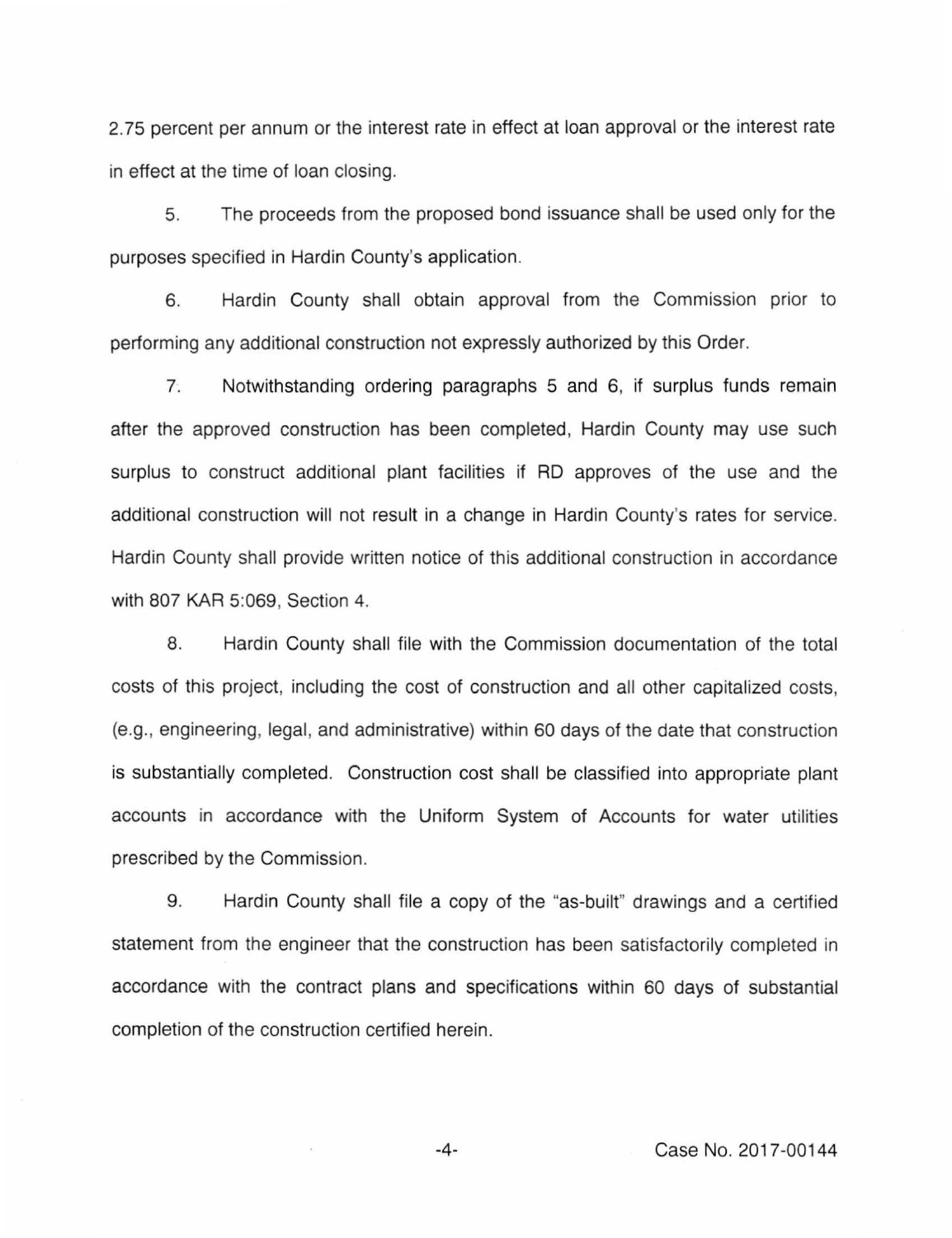10. Hardin County shall require the construction to be inspected under the general supervision of a professional engineer with a Kentucky registration in civil or mechanical engineering to ensure that the construction work is done in accordance with the contract drawings and specifications and in conformance with the best practices of the construction trades involved in the project.

11. Hardin County shall notify the Commission in writing one week prior to the actual start of construction and at the 50 percent completion point.

12. The rates set forth in the Appendix to this Order are approved for service that Hardin County renders on and after the date of May 1, 2017.

13. Within 20 days of the date of this Order, Hardin County shall file revised tariff sheets with the Commission, using the Commission's electronic Tariff Filing System, containing the rates set forth in the Appendix to this Order.

14. Any documents filed in the future pursuant to ordering paragraphs 7, 8, 9, and 11 of this Order shall reference this case number and shall be retained in the utility's general correspondence file.

15. The Executive Director is delegated authority to grant reasonable extensions of time for filing of any documents required by this Order upon Hardin County's showing of good cause for such extension.

Nothing contained herein shall be deemed a warranty of the Commonwealth of Kentucky, or any agency thereof, of the financing herein accepted.

-5- Case No. 2017-00144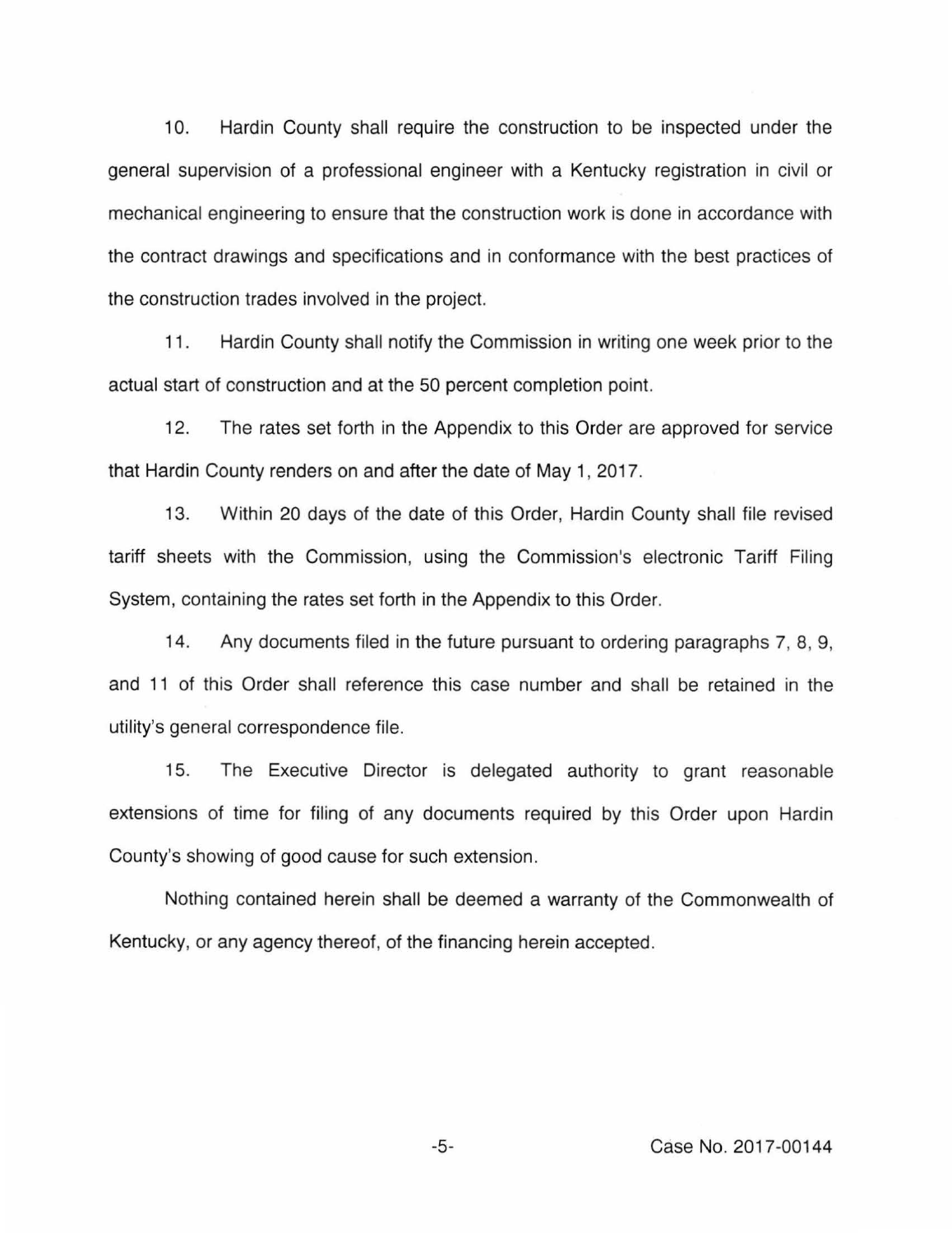By the Commission



ATTEST: Jalina K. Mathews

Case No. 2017-00144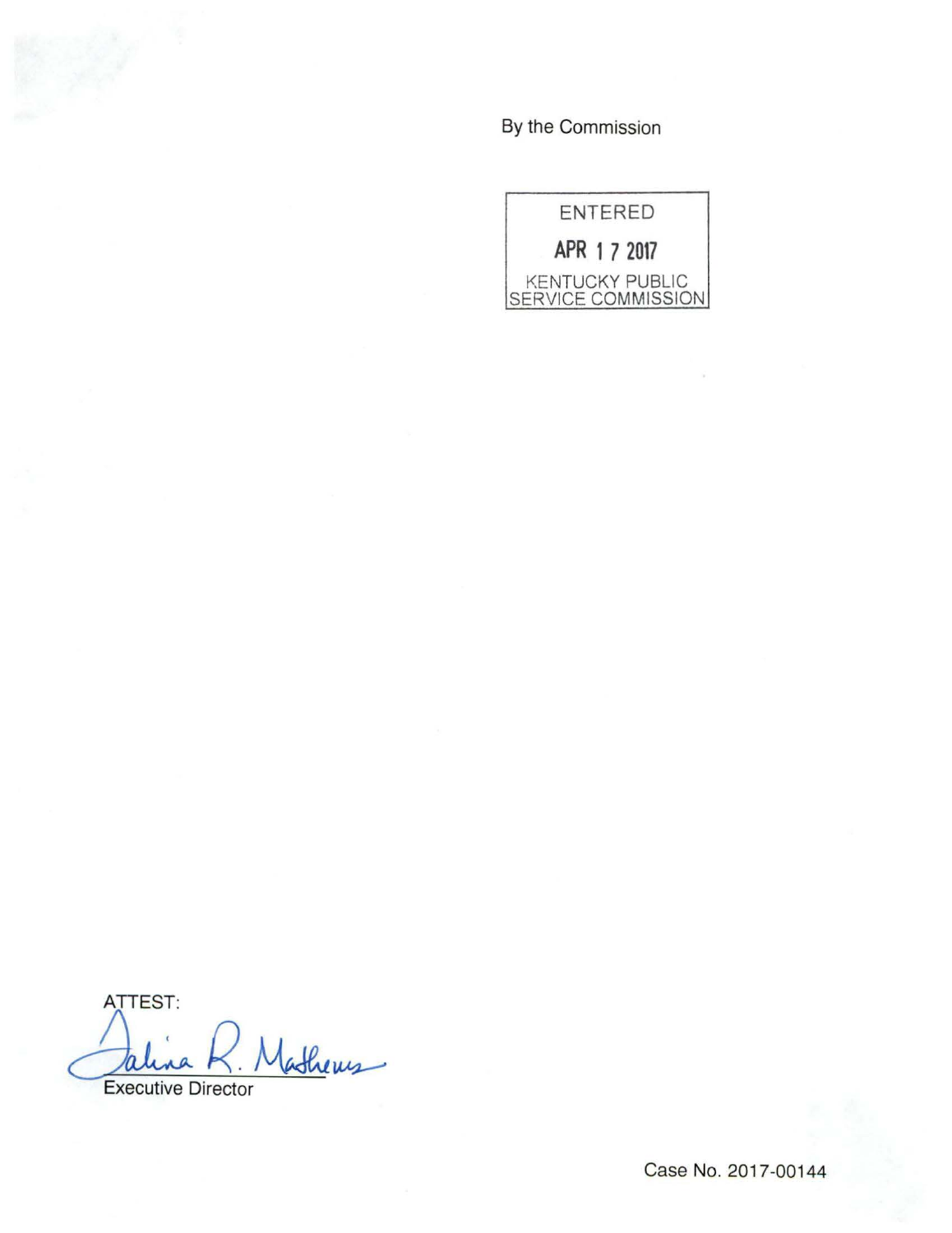### APPENDIX A

# APPENDIX TO AN ORDER OF THE KENTUCKY PUBLIC SERVICE COMMISSION IN CASE NO. 2017-00144 DATED APR 1.7 2017

The following rates and charges are prescribed for the customers in the area served by Hardin County Water District No. 1. All other rates and charges not specifically mentioned herein shall remain the same as those in effect under authority of the Commission prior to the effective date of this Order.

Customer Charge

#### Monthly Water Rates

| 5/8-Inch Meter                      |  | \$5.92 Minimum bill      |
|-------------------------------------|--|--------------------------|
| 3/4-Inch Meter                      |  | \$8.89 Minimum bill      |
| 1-Inch Meter                        |  | \$14.81 Minimum bill     |
| 1 1/2-Inch Meter                    |  | \$29.62 Minimum bill     |
| 2-Inch Meter                        |  | \$47.39 Minimum bill     |
| 3-Inch Meter                        |  | \$88.85 Minimum bill     |
| 4-Inch Meter                        |  | \$148.09 Minimum bill    |
| 6-Inch Meter                        |  | \$296.18 Minimum bill    |
| <b>Volume Charge</b>                |  |                          |
| First 15,000 gallons                |  | \$5.31 per 1,000 gallons |
| All Over 15,000 gallons             |  | \$3.82 per 1,000 gallons |
| <b>Wholesale Rate</b>               |  | \$2.36 per 1,000 gallons |
| Private Fire Line or Hydrant Charge |  |                          |
| 1 1/2-Inch Meter                    |  | \$0.76 per Month         |
| 2-Inch Meter                        |  | \$1.62 per Month         |
| 3-Inch Meter                        |  | \$4.72 per Month         |
| 4-Inch Meter                        |  | \$10.04 per Month        |
| 6-Inch Meter                        |  | \$29.15 per Month        |
| 8-Inch Meter                        |  | \$62.15 per Month        |